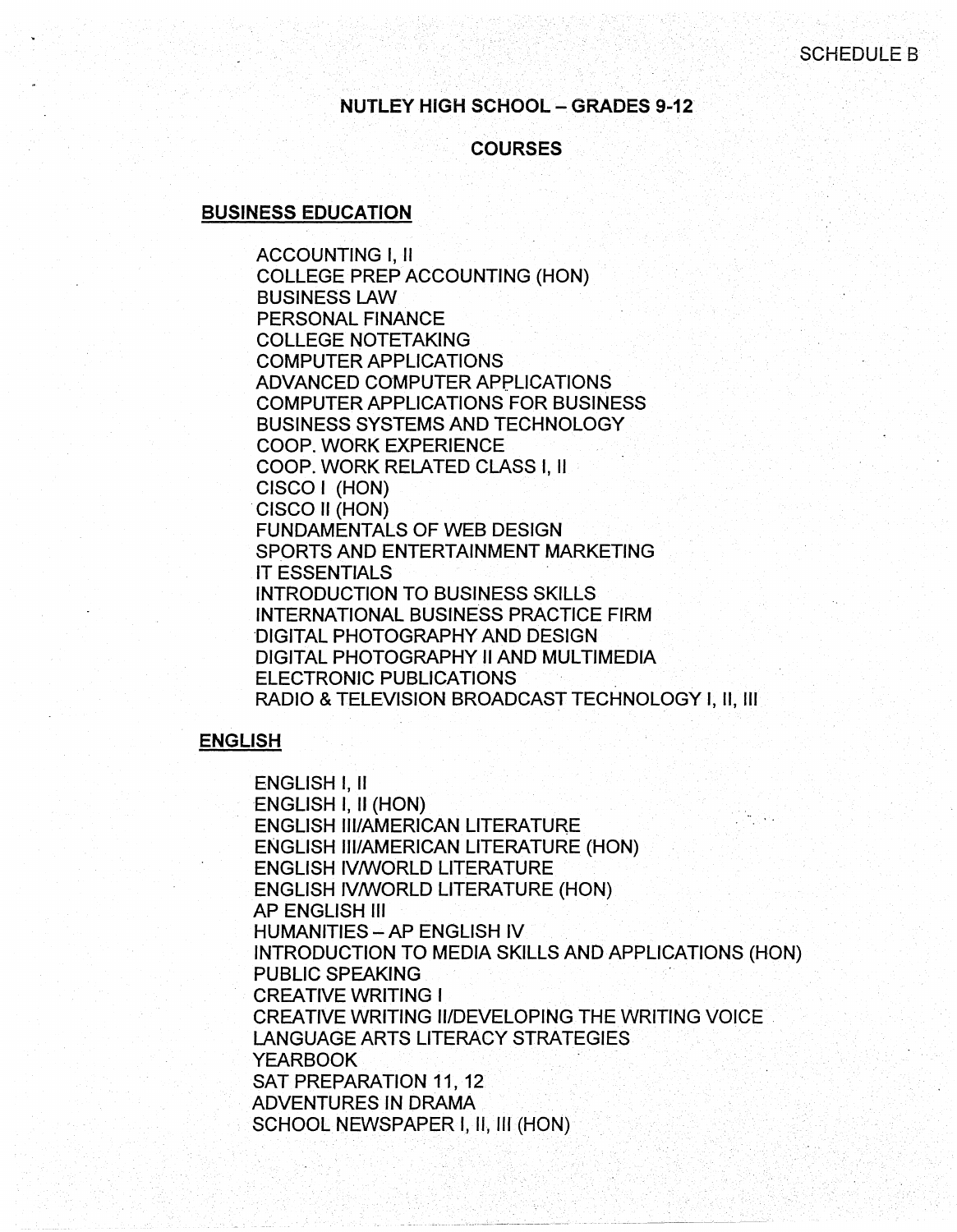## **MATHEMATICS**

PRE-ALGEBRA TRANSITION MATH INTEGRATED MATH ALGEBRA I, II BASIC ALGEBRA I, II PLANE GEOMETRY BASIC GEOMETRY SELECTED TOPICS IN MATHEMATICS **PRECALCULUS** ACCELERATED ALGEBRA II (HON) ACCELERATED GEOMETRY (HON) ADVANCED MATHEMATICS (HON) AP CALCULUS AB, BC CALCULUS (HON) MATHEMATICS-BASIC SKILLS AP STATISTICS MATH ANALYSIS

## **MUSIC**

CONCERT BAND CHAMBER SINGERS CHORALETTES MUSIC FUNDAMENTALS I, II **ORCHESTRA OCTETS** JAZZ LAB CONCERT CHOIR INSTRUMENTAL LESSONS INSTRUMENTALNOCAL (HON)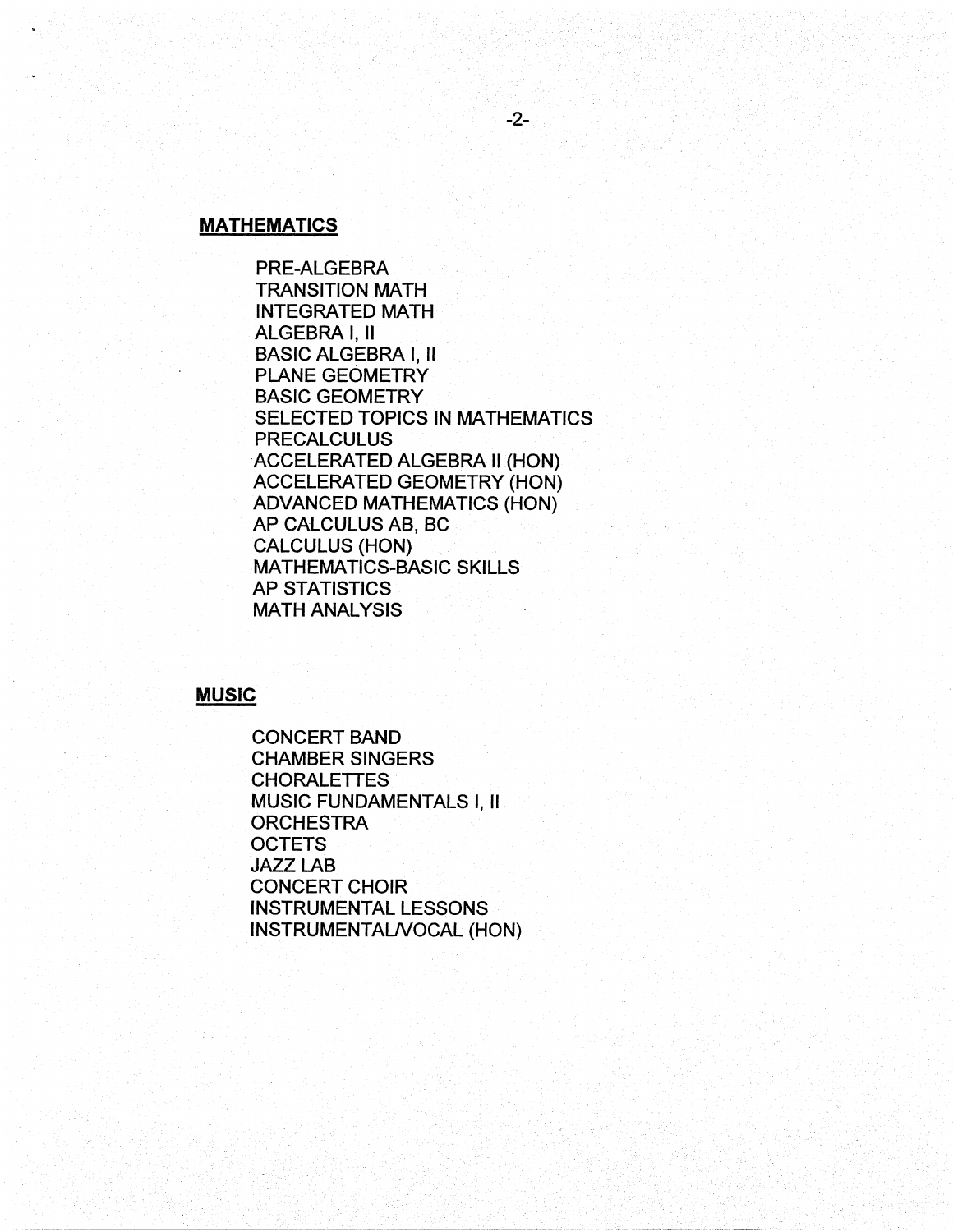#### **FINE/INDUSTRIAL ARTS**

ART I, II ADVANCED ART AP STUDIO ART. PRACTICAL ELECTRICITY **ELECTRONICS** ADVANCED ELECTRONICS · MECHANICAL DRAWING I MECHANICAL DRAWING II (Residential Architectural Design) MECHANICAL DRAWING Ill (Civil Architectural Design) MECHANICAL DRAWING IV (Senior Architectural Design) METALS I (Metalworking) METALS II (Metal Fabrication) METALS Ill (Advanced Metals) WOODS I (Woodworking) WOODS II (Furniture Fabrication) WOODS Ill (Carpentry) PHOTOGRAPHY CULINARY ARTS ADVANCED CULINARY ARTS

#### **WORLD LANGUAGES**

FRENCH I, 11, Ill FRENCH II, III, IV (HON) **AP FRENCH V** ITALIAN I, II, Ill ITALIAN II, III, IV, V, (HON) **AP ITALIAN V** SPANISH I, 11, Ill SPANISH II, III, IV, V (HON) AP SPANISH V LATIN I, II, Ill LATIN II, III, IV (HON) **AP LATIN V** ENGLISH AS A SECOND LANGUAGE I, II, Ill SPANISH FOR HERITAGE SPEAKERS I, II (HON)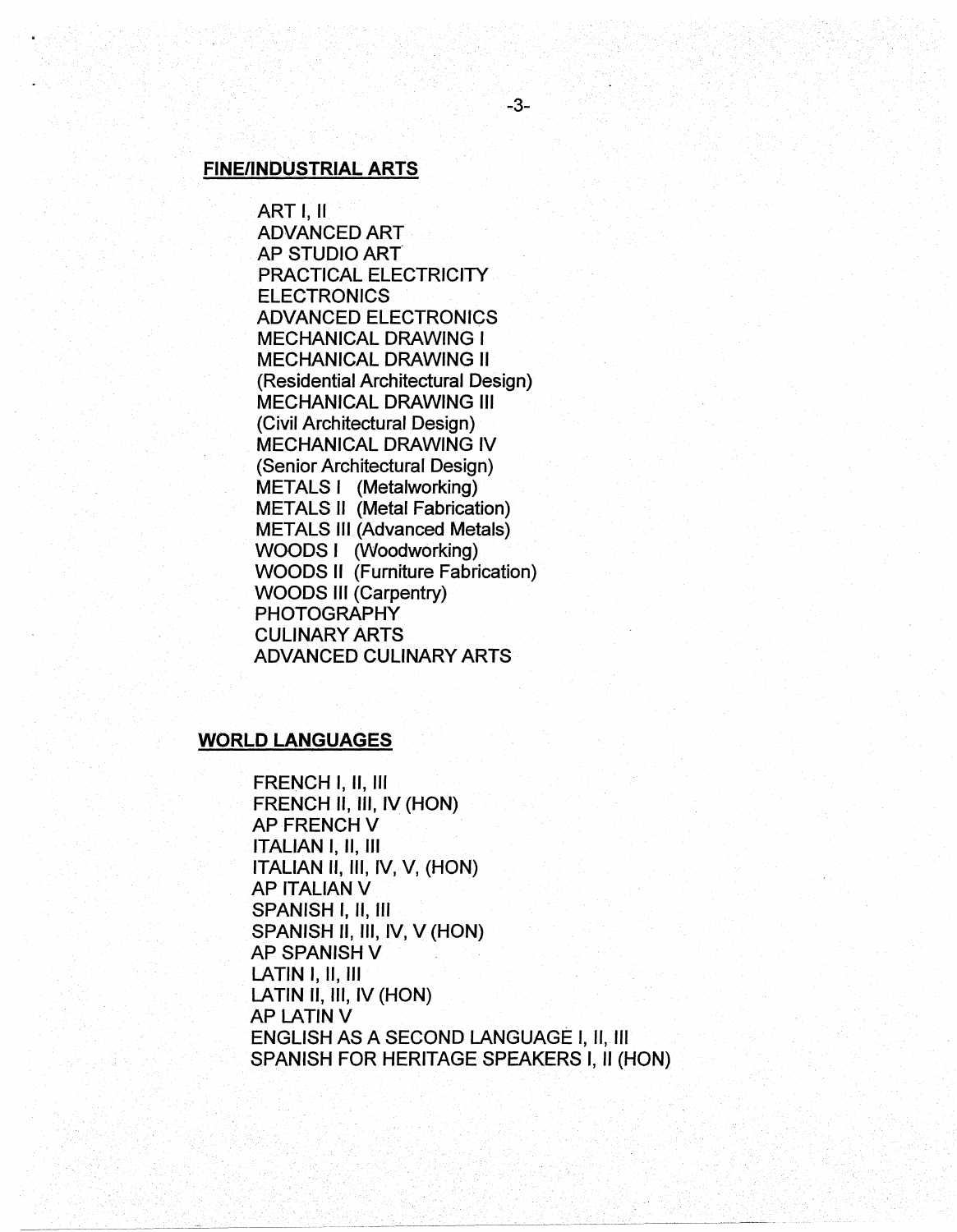#### **SCIENCE**

EARTH/SPACE SCIENCE ENVIRONMENTAL SCIENCE FORENSIC SCIENCE COLLEGE BIOLOGY ACCELERATED BIOLOGY (HON) PHYSICAL SCIENCE BIOLOGY FOR LIVING CHEMISTRY (HON) COLLEGE CHEMISTRY MICROBIOLOGY **PHYSICS** HUMAN PHYSIOLOGY HUMAN PHYSIOLOGY (HON). AP BIOLOGY AP CHEMISTRY AP PHYSICS AP ENVIRONMENTAL SCIENCE **HEALTH DYNAMICS** PHYSICS HONORS GEOLOGY/OCEANOGRAPHY

# **SOCIAL STUDIES**

EUROPEAN HISTORY RUSSIAN/EAST ASIAN HISTORY (HON) WORLD CULTURES WORLD CULTURES (HON) UNITED STATES HISTORY I UNITED STATES HISTORY I (HON) UNITED STATES HISTORY II UNITED STATES HISTORY II (HON) THE MIDDLE EAST (HON) **SOCIOLOGY** AP GOVERNMENT AND POLITICS AP UNITED STATES HISTORY MACRO ECONOMICS AP MACRO ECONOMICS ARCHAEOLOGY OF ANCIENT WORLD AP HUMAN GEOGRAPHY

## **PHYSICAL EDUCATION**

PHYSICAL EDUCATION I, II, Ill, IV HEALTH I, II, III, IV

Dated: April 27, 2009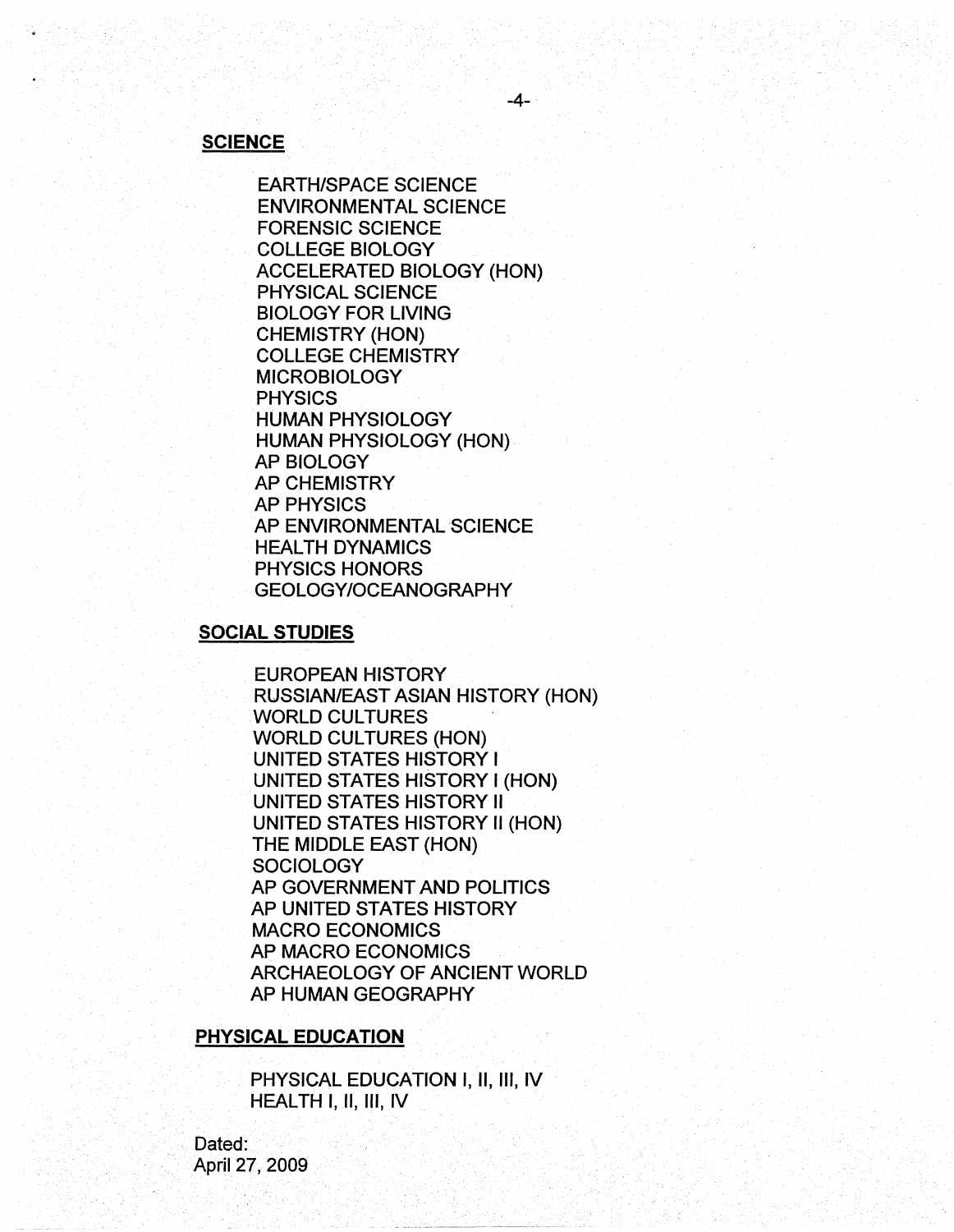#### **GRADE 7 CURRICULUM**

ENGLISH AS A SECOND LANGUAGE - STUDY SKILLS ENGLISH AS A SECOND LANGUAGE **ENGLISH** ENGLISH VECTOR ENGLISH (INC) ENGLISH - SLD WILSON READING - SLD SOCIAL STUDIES SOCIAL STUDIES VECTOR SOCIAL STUDIES (INC) SOCIAL STUDIES - SLD ALGEBRA I MATHEMATICS VECTOR MATHEMATICS 2, 3, 4 MATHEMATICS 4 (INC) MATHEMATICS - SLD **SCIENCE** SCIENCE VECTOR SCIENCE (INC) SCIENCE - SLD SPANISH IA FRENCH IA LATIN IA ITALIAN IA CHORALE -CONCERT CHOIR **DEBONAIRES** BAND **ORCHESTRA** INSTRUMENTAL MUSIC LANGUAGE ARTS LITERATURE/WRITING LANGUAGE ARTS STRATEGIES MATHEMATICS STRATEGIES RESOURCE CENTER SUPPORT PRACTICAL ARTS INTRODUCTION TO COMPUTER THEORY INTRODUCTION TO TECHNOLOGY· **KEY TYPING 7** COMPUTER APPLICATION 7 FINE ARTS PHYSICAL EDUCATION HEALTH STUDY SKILLS

Dated: April 27, 2009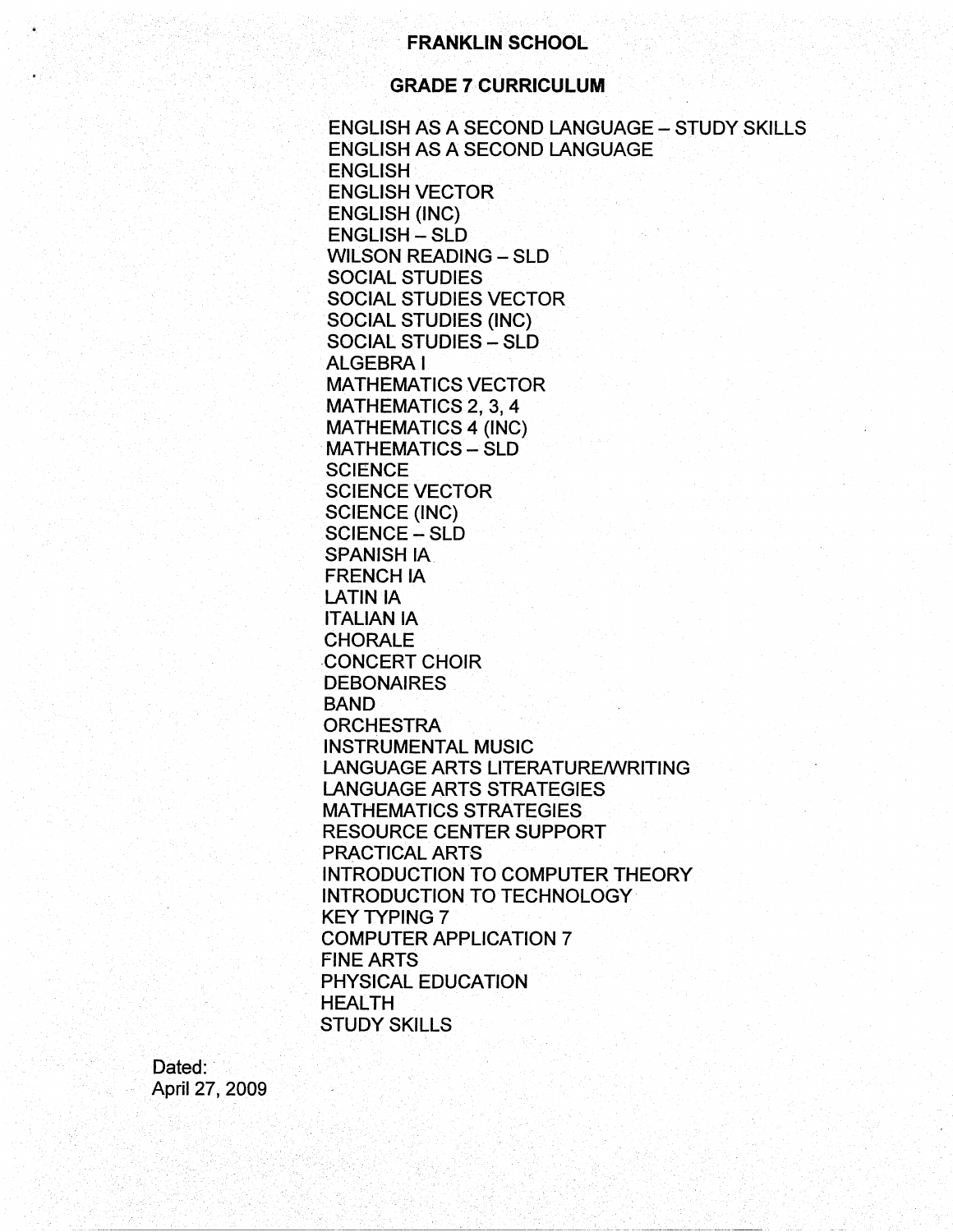## **FRANKLIN SCHOOL**

### **GRADE 8 CURRICULUM**

**ENGLISH AS A SECOND LANGUAGE - STUDY SKILLS** ENGLISH AS A SECOND LANGUAGE ENGLISH ENGLISH VECTOR ENGLISH (INC) ENGLISH - SLD WILSON READING - SLD SOCIAL STUDIES SOCIAL STUDIES VECTOR SOCIAL STUDIES (INC) SOCIAL STUDIES - SLD ALGEBRA I ACCELERATED GEOMETRY PLANE GEOMETRY MATHEMATICS 2, 3, 4 MATHEMATICS 4 (INC) MATHEMATICS - SLD **SCIENCE** SCIENCE VECTOR SCIENCE (INC) SCIENCE – SLD SPANISH 18 FRENCH 18 ITALIAN 18 LATIN 18 LITERATURE/MEDIA CONNECTIONS CHORALE CONCERT CHOIR **DEBONAIRES** BAND **ORCHESTRA** INSTRUMENTAL MUSIC LANGUAGE ARTS STRATEGIES MATHEMATICS STRATAGIES RESOURCE ROOM SUPPORT KEYBOARDING/WORD PROCESSING LIFE SKILLS PRINCIPLES OF TECHNOLOGY ADVANCED ART PHYSICAL EDUCATION **HEALTH** STUDY SKILLS

Dated: April 27, 2009